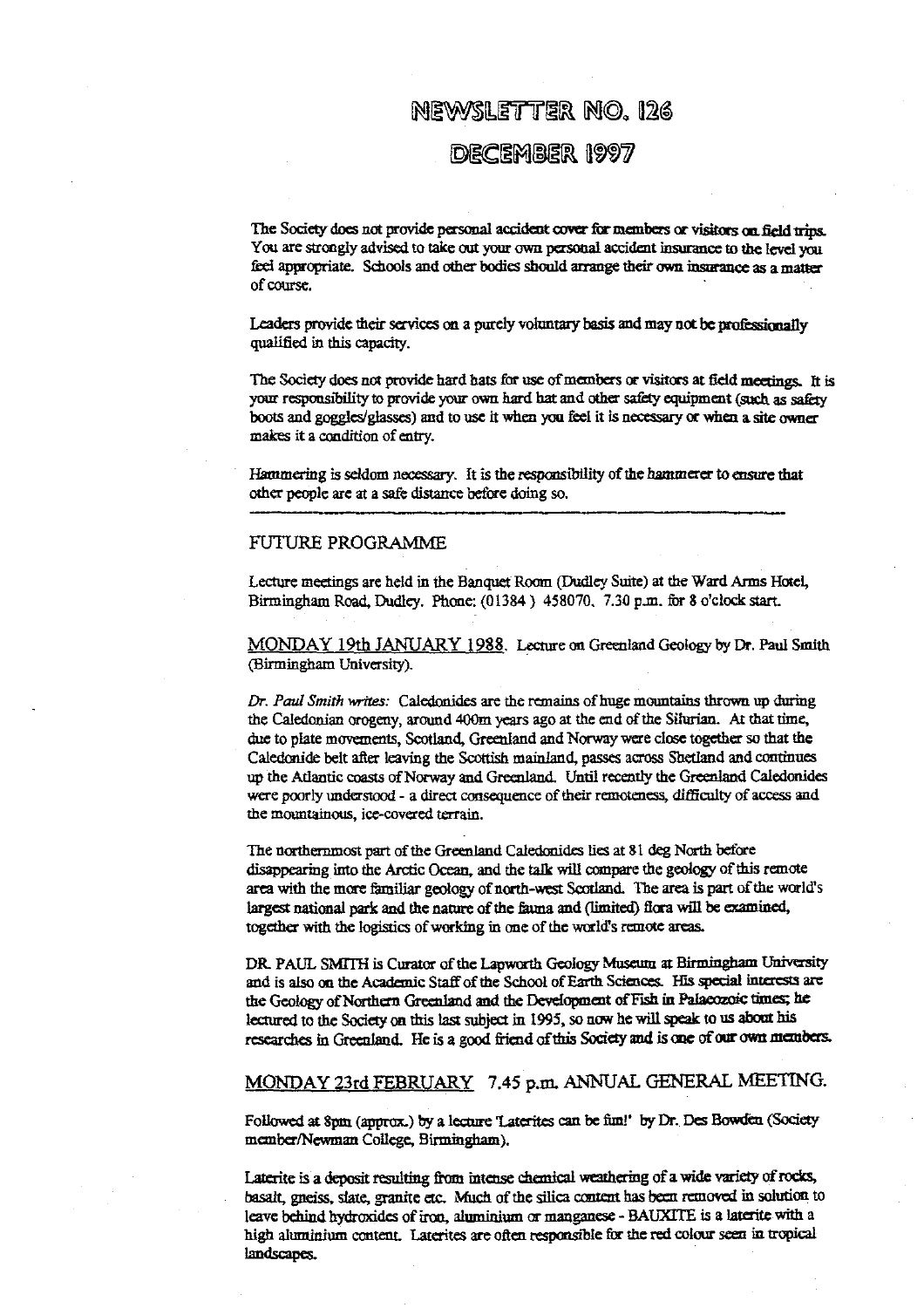*Dr\_ . Des Bowden write:* "Laterites with their associated weathering residua and landftrms are found widely *over* the tropical world. The talk will be illustrated by reference to my researches in Sierra Leone, The Gambia and Malawi. I hope to raise awareness of an interesting topic which is often neglected by geologists and geomorphologists who live in temperate climates."

DR. BOWDEN (who is a Society member) is Head of Geography at Newman College. He studied at the University of London, taking his &rst degree in *Geography and his PhD* on *Tropical sails and* related subjects. He has held a lecturing past in geography in Sierra Leone and has paid many visits there and to other parts of Tropical Africa. His researches in the area will form the subject of his lecture.

THURSDAY 19th MARCH. This additional meeting will NOT now take place.

MONDAY 23rd MARCH. Lecture: Environmental geology - examples from Finland and the UK. By Dr. Roger Dackombe (Wolverhampton University).

This lecture will examine the role of geology - and in particular 'environmental geology' - in determining courses of action when environmentally sensitive activities are being planned. These can include mineral extraction and development of water supply sources; geologists can point to the most suitable strategies to minimise disturbance an action when environmentally sensitive a<br>development of water supply sources; g<br>make the best use of available resources.

Dr. Dackombe has considerable experience of Finland and will contract geological environmental problems there with those in the U.K The two areas have significantly different geology: there are great differences in climate, in the countries' latitude, and in surface terrain, and these lead to different solutions to their enviromaental problems.

DR ROGER DACKOMBE is Senior Lecturer in Environmental Science at Wolverhampton University and he is also involved in running post-graduate MSc courses on environmental geology in Finland and Hungary, to which countries he pays regular visits. Ills geological interests are Quaternary Sediments and Applied Engineering Geology, while his particular research interest is in the Isle of Man. He has researched glacial sediments attd till sequences in *the IOM, he* is Geological Consultant to the Manx Government for environmental questions, and works with archaeologists from Liverpool University studying Manx archaeology in its geological context.

*This lecture is the one scheduled for Jamiary 1997 which had to be postponed because of illness*

MONDAY 27th APRIL. Lecture on Carboniferous Corals by Dr. John Nudds (Manchester Museum).

SUNDAY I Oth MAY - Field meeting to Shropshire to study the Camb<sup>r</sup> ian and Ordovician strata, probably visiting *Comley Quarry near Church Stretton, the* Hope Bowlder unconformity, the Alternata Limestone exposure at Chatwall, and the Onny Valley section near Craven Arms. Leader: Dr. Paul Smith (Birmingham University).

FRIDAY 12th - SUNDAY 14th JUNE. WEEKEND FIELD MEETING to Hertfordshire, probably based at St. Albans. Leader: Dr. John Catt (Quaternary Geologist, Rothampstead Experimental Station, Harpenden).

This geological **weekend will give us a** chance to see horizons not normally available to those of us living in the West. Midlands, in particular we will visit exposures from the Cretaceous, Tertiary and Quaternary periods. These will include Lower, Middle and Upper Chalk at Totternhoe and other sites, the famous Hertfordshire Puddingstone in situ and in buildings, Lower Greensand at Leighton **Buzzard/Woburn Sands** and a range of glacial features.

FULL DETAILS AND A BOOKING SLIP WILL BE IN THE FEBRUARY NEWSLETTER

FRIDAY 21st - SUNDAY 23rd JUNE. Geologists Association weekend field meeting to Norfolk. BCGS members are welcome to attend.

SUNDAY 5th JULY. Whole day field meeting to Snailbeach historic site. Leader: Peter Sheldrake. This will be an extended version of the evening field meeting held last June, which proved to be too short in time to cover the various points of interest.

FRIDAY 21st - MONDAY 24th AUGUST. Geologists Association weekend field meeting to the Edinburgh area. BCGS members are welcome to attend.

SUNDAY 27th SEPTEMBER. Field meeting to Southam Quarry and Burton Dassett. Leader: John Crossling (Warwickshire Museum).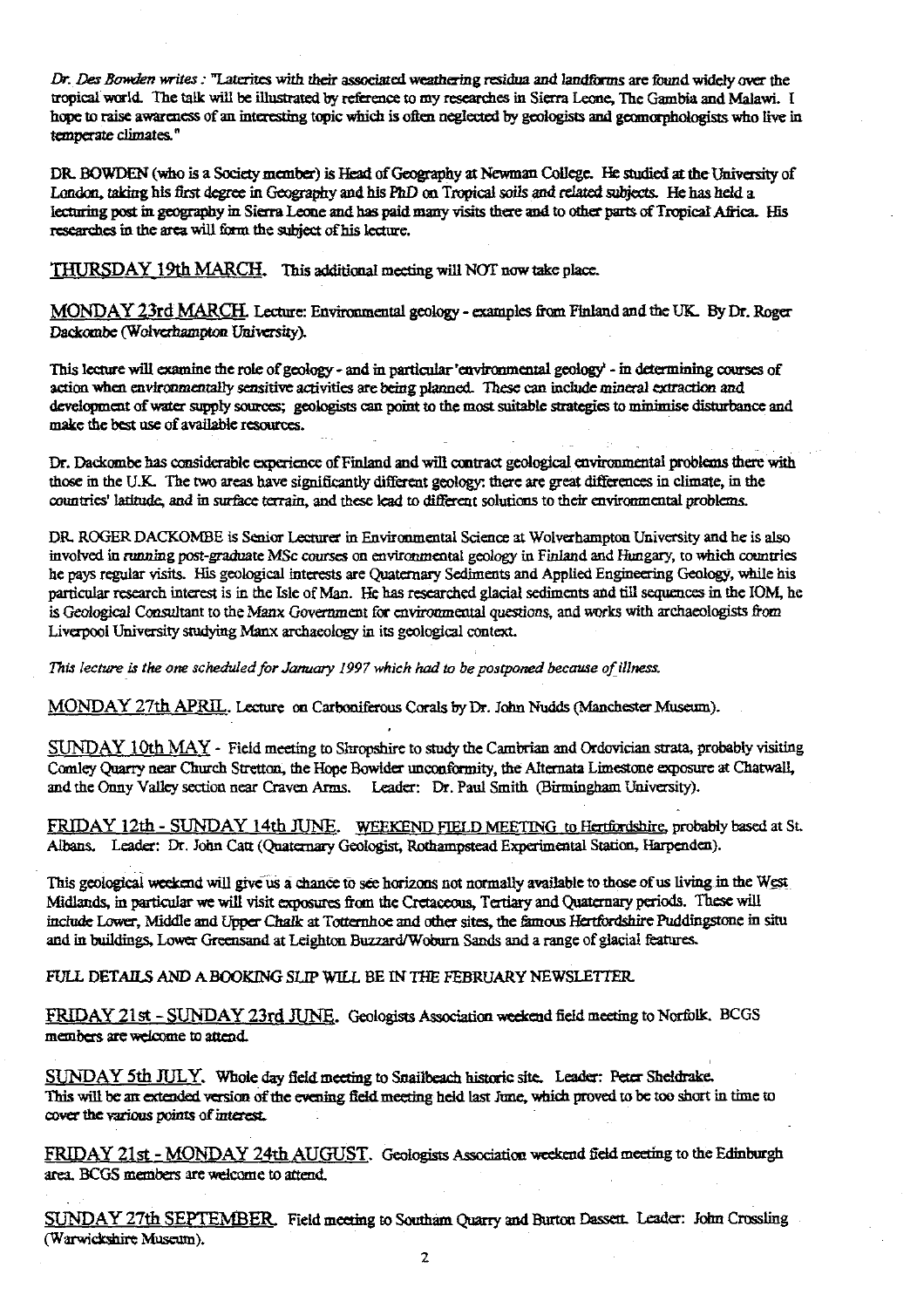MONDAY 19th OCTOBER. Lecture: "A glimpse of Namibian geology with an excursion to Kimberley and its diamonds" by Dr. A.C. Waltham (Nottingham Trent University).

### **EDITORIAL**

Geological hazards are very much in fashion. ITV is running a series of four documentaries about natural disasters *entitled Savage Earth white Channel Four has a not mar series called Raging Ptcmet. Also this weds rn* television there is an Equinox programme *'The day. the earth got hit about the* fireball (comet or asteroid) that hit. Tunguska, Siberia in 1908 and on BBC2, called *Earth and Life, yet* another series exploring the struggle for survival against natural forces, this week's episode showing the epic fight against that common enemy, the volcano! (Did the release of vast aerosols of suinhur dioxide in association with the extrusion of the flood basalts of the Deccan of India contribute to the extinction of the dinosaurs?)

Hazards over recent years have become an essential feature of A Level Geography syllabi. (From the point of view of the Northern Exam Board hazards are: Tropical cyclones, Fires, Volcanoes, Earthquakes, Pollution, Disposal of *chemical* and nuclear *waste,* Burglary and Transmittable diseases! Could not crossing the road and over indulgence at Christmas equally be included?) (Geography is a subject with an amazing ability to reinvent itself In my teaching career I struggled through at least five of its metamorphoses but retired in time to be spared the weakly structured and arbitrary study ofrandomly chosen Hazards!)

Risk management is a core concern of the business world today and even Dudley Museum has its policy on the subject. Why the media interest in disaster? Can it be an end of millennium sickness? The disproportionate interest in natural disaster is a distortion of geological reality. (When I see parents taking children to primary school by car because the roads are not safe I cannot help but believe that fear of risk is distorting much that we do.) Can the media's obsession with geological disaster be seen as a metaphor for the way we approach other aspects of our lives?

## REPORTS

### -Sunday 5th October. Building Stones of Worcester Cathedral and town centre: leader Dr. Eric Robinson

Worcester Cathedral exhibits the problems of many sandstone buildings i.e. rising damp and frost damage. In the north doorway the grey green colours of the Carboniferous sandstones contrast with the Jurassic limestones. In the stonework, water passes from the limestone into the sandstones which being more porous become badly weathered. The rusty coloured pillars are of Purbeck marble and on closer inspection one can we that they are crowded with snail shells. The grey green sandstone is the Higbley sandstone and the pink, Triassic bit Sandstone. In the porch recent pointing of the sandstone blocks can be seen to have damaged the stonework as water has passed from the cement into the sandstone. The square pillar in the door is of Jurassic oolite and shows acid and water damage. On some faces the adze marks of the medieval masons can be seen. In the roof, brick like blocks of caic tufa have been used because they are light and strong,

Inside the church are more pillars of Highley Sandstone showing current bedding and mineralogy of feldspar and mica. The pillars are only faced with stone and have a rubble core. Their bases are damaged by water and salt. The limestone elements are inserted for artistic effect.

Turning right inside the door the Victorian floor is composed of slabs of Carrara marble and black limestone from Belgium. The latter has a high fossil content with pentamerid brachiopods and gastropods. The white marble wears down faster than the black. Bishop Phillpots' tomb is also of Carrara marble while the plinth is of Chelaston alabaster. The Early English nave is of grey sandstone with red sandstone infilling.

The elaborate Victorian pulpit has a serpentine base, above which is Carboniferous limestone with crinoid ossicles. The columns are of Italian serpentine. The pink marble is from Belgium. The fine elaborate carving is in Derbyshire alabaster. The black steps in the side aisle are limestone showing the tabulate coral Syringopora. The warm buff coloured stone is Hoptonwood stone showing gigantoproductids from the D zone of the Carboniferous limestone. The floor of the Choir shows Carrara marble, Italian serpentine and Torquay 'marble' with stromatopora and blebs of coral. King John, carved in Purbeck marble, lies on a slab of Carboniferous limestone, while the step is in pink marble, mottled and streaked by contact with the granite intrusions of Devon. Gilbert Scott carved the altar in alabaster.

Worcester cathedral has a magnificent large crypt. The pillars are of yellow oolite which may be from Normandy or from the Cotswolds. The cushion capitals show the masons' tool marks.

3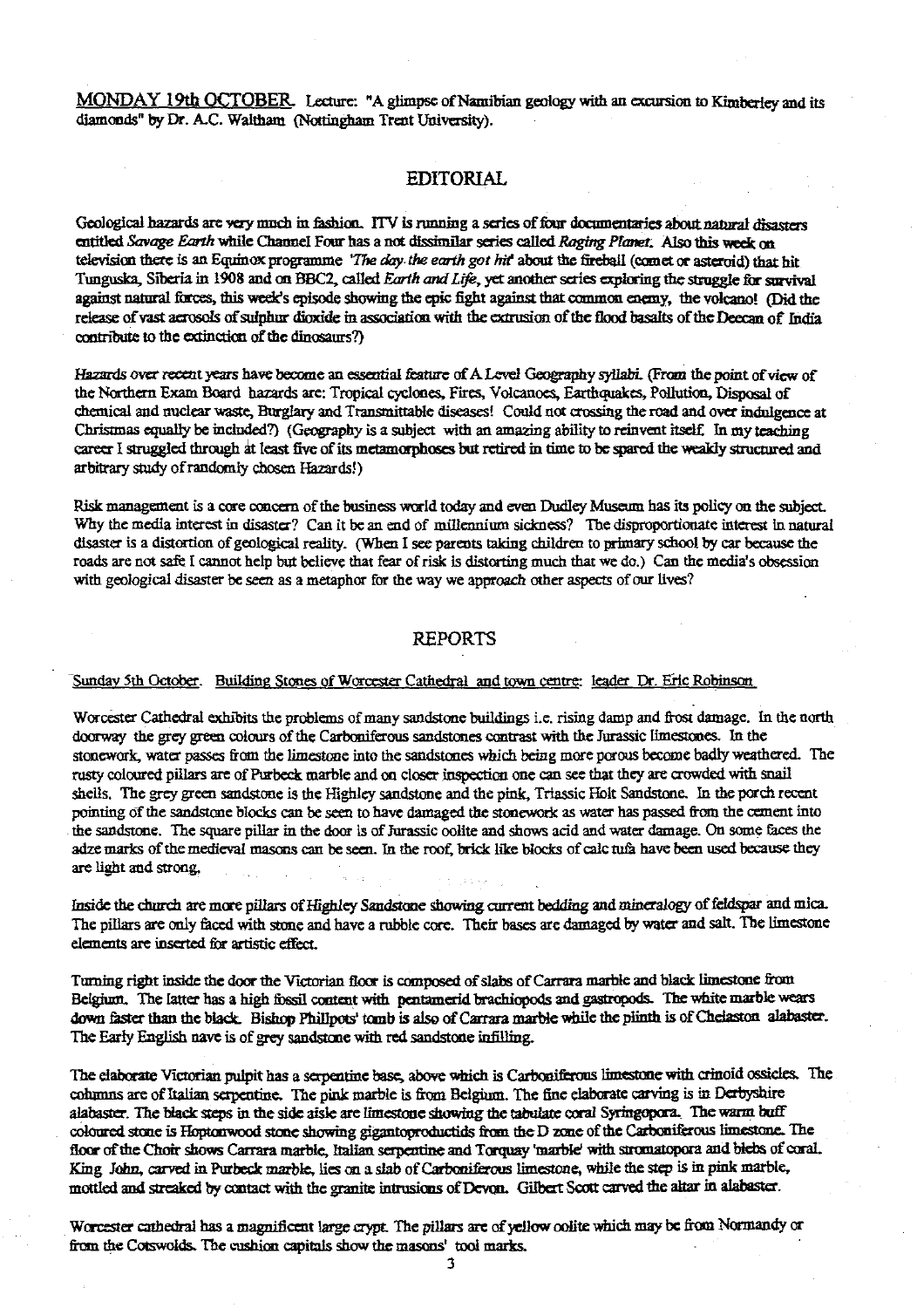The beautiful Chapter House is of yellow oolite and green Highley sandstone and some of the wall paintings remain. In the Cloister floor can be seen Bushveld gabbro, a buff limestone from France and a black Carboniferous limestone which wears badly. The walls are of New Red sandstone showing typical clay clasts in a channel feature. Repairs are being undertaken with Hollinton and Grinshell sandstones.

By studying the stones in detail the architectural beauty of the building became much clearer. But there was morel We proceeded to study the war memorials outside. One was in Portland stone, slightly colitic, with shallow water oysters and its characteristic dark and light staining. The amazing bronze South African war memorial stands on a rock showing burrows mfilled with lime sand. Perhaps these are shrimp burrows.

Elgat's pl<sup>i</sup> nth is made of Yorkshire sandstone which sparkled in the sunshine with **quartz** an**d** mica cemented with a silica and iron oxide material. Russell and Bromley store shows serpentine. Hudson's coffee house has slate pillars tagged on. The Record office has pale pink new red sandstone. The yellow oolite here shows 'suail creep'. In an urban atmosphere the pyrite oxidises causing blistering and mo**ck**ing and the cracks fill with calcite. 4ppesite; the buildings of 1932 are fad with granite (from the Southern uplands, perhaps from Castle Douglas). Above is Bath stone. Waterstone's exhibit serpentine from the Lizard with its red colouration while oolite pillars weather to show trace fossil burrows. Peplow's building of 1881 is of terra-cotta i.e. moulded clay. The Guildhall has columns of oolite. Marks and Spencer's shows marble cleverly cut to produce a pattern. Woolworth's is faced with French Jurassic limestone while W H. Smith's demonstrates rudists i.e. molluscs which grew conical valves which have a lid. Similar ones can be seen growing in the tropical seas of today. Boots is faced with slate from the Borrowdale Volcanics. Debenham's opts for the iridescence of Larvikite while the Nat West building 'Do not touch the geese' is in the more sober, but solid, Dumfries sandstone.

**In** one afternoon we had experienced a complete geolog<sup>y</sup> course. Dr Robinson urged the society to produce simple leaflets to introduce the public to the joys of Geology. His enthusiasm was a demonstration of haw it can be done and we were left with a abundance of material for a leaflet on Worcester. He offered to help with our endeavours. Will the Society take up his challenge?

Kate Ashcroft

# Sunday 12th October. Field meeting to Aust cliff and Hock Cliff led by Andrew Mathieson

Andrew Mathieson introduced us to the cliff section at Aust Cliff which reveals a selection of Triassic lying unccmformably above **the** Carboniferous limestone which underlies the old Severn bridge's foundation\_ The lowest bed exposed is the dolomitic conglomerate. Above it lies Mercian mudstone with evaporite features including gypsum **deposits,** celestite and casts of salt crystals. Iffier still are the tea green marls, sandstones, black shales with bone bed (black fish scales and coprolites) all from the Penarth Group. Debris brought down by the recent rains yielded an abundance of fish teeth, shark grinding teeth, fragments of shark dorsal bone, plesiosaur vertebra and an excess of coprolites. Above **the** black sh**al**e Westbury Beds lie pale creamy inte**rt**idal algal limestones, the Cothaai marble, while above these the White Lias containing the first ammonites announces the arrival of the Jurassic.

**In** the afternoon at Hods **Cliff.** Fretherne, we wallowed in mud. The Lower Lias here is **in** horizons above those seen at Aust. **The** rock is mostly clay and shale but with some beds of harder **limestone.** Many specimens of *Gryphaea arcuata* were found together with excellent specimens of the smaller right valve with perfect muscle scars. A complete specimen of *Arnioceras semicostatum* was also discovered.

#### Kate Ashcroft

## Monday 27th October Lecture "The story of Heron a high pressure/high temperature oil field in the Central North Sea" by Dominic McCormick (Shell Exalacation and **Production.** Aberdeen

Dr. McCormick has wvrked in oil geology for 18 years, 10 of these in drilling operations. He had prepared an excellent set of handouts for us all, and a seismic profile of the North Sea.

**The** Heron oilfield is due east of Aberdeen and is in the central graben of the North Sea. This is a high temperature/high pressure environment, is among the deepest of the oilfields, and has older basement faults and some salt areas.

Exploration involves first the study of the surface geology, then geophysical studies, especially seismic. Test drilling Exploration involves first the study of the surface geology, then geophysical studies, especially seismic<br>then reveals the time sequence, rock sequence and rock properties. Geochemical studies give the most then reveals the time sequence, rock sequence and rock properties. Geochemical studies give the most exact detail of the oil source characteristics, and finally the stratigraphy and geological history is studied.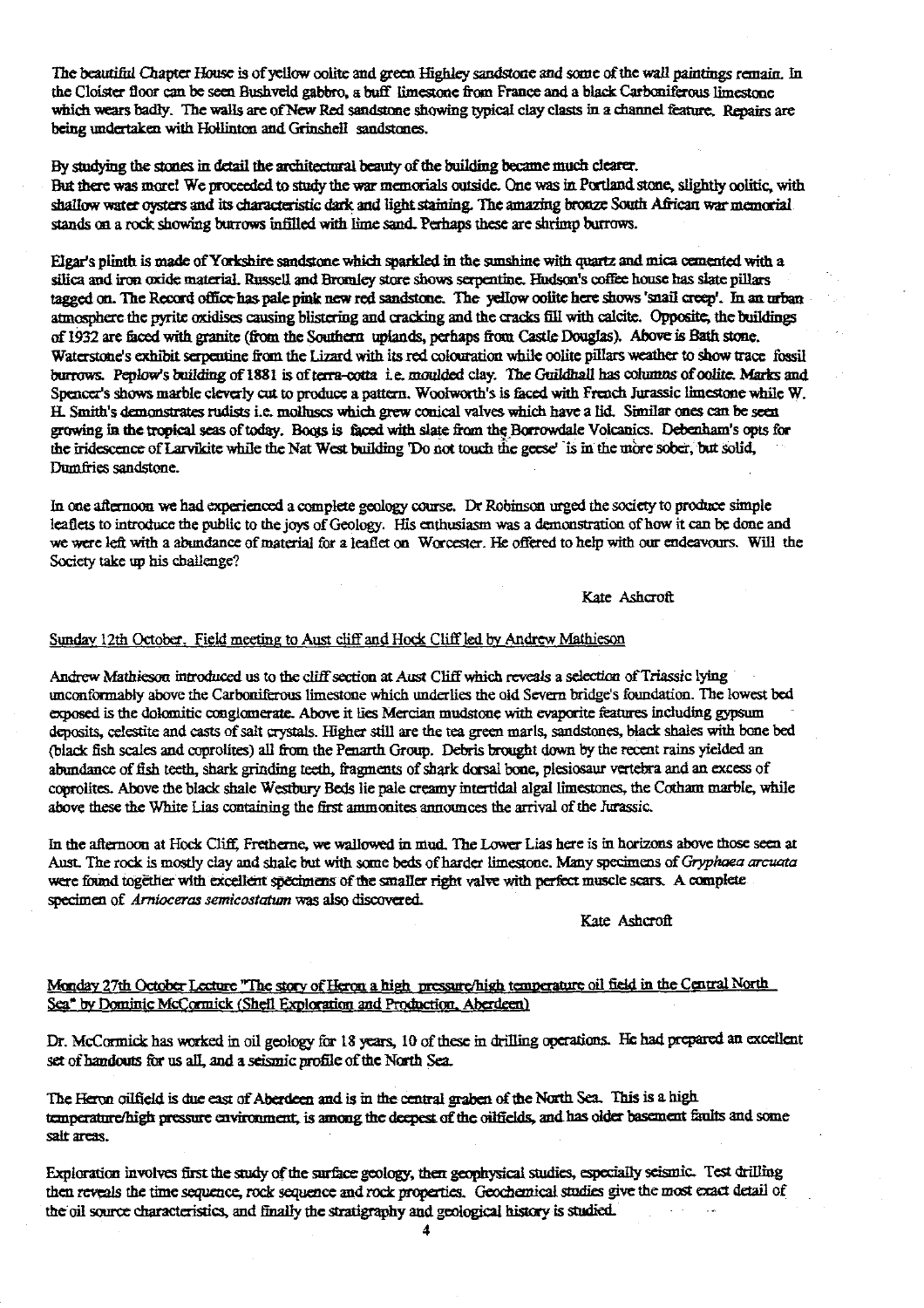The decision to drill depends on porosity, percentage sandstone, oil saturation, and possible recovery factor. Reserves are calculated to decide if the area has an economic resource, What is needed is a mature source rock e.g. Kimmeridge Clay, a reservoir rock, eg. Triassic-Jurassic sandstone, and a seal to keep the hydrocarbons in place.

Most of the talk concerned. geology from the Permian to the present, and the Permian contains much *salt. To the north,* the Viking graben had much east-west extension associated with North Atlantic opening, but in the central graben, **compression of Khnmendge Clay gave** more oil-

Drilling bits become smaller with depth. The depth/pressure gradient is established, and the presence of seals or leak-offs established. Drilling mud cools the bit, brings cnttngs to the surface and stops fluid getting into the borehole. Its viscosity, and its environmental impact, are important.

Seismic studies involve sound reflected from rock surfaces and picked up by hydrophones. With satellite positioning and sometimes two boats, 3D study is possible. The vast data base is limited only by computing power...

Steel casing is very expensive at such depth, and pressure needs to be known to decide the type of steel required. Wireline logs reveal the types of rocks, of hydrocarbons, and the oil/water contact. Flow rate of oil then decides whether the area is commercial. Core sampling is with a diamond bit. Microscope studies show porosity and the cementation of grains, and secondary overgrowth of cement will affect porosity. When an area is drained, the oil/water contact will move up, and after two years this may justify a second draining.

The present working of the Heron field is by a multi-consortium of B.P., Shell, Esso, Elf and Texaco for economy. There are no platforms nor pipelines yet.

Question time followed this very interesting talk, adding even more interest. Pipelines cost £1 million per mile. Water in levels below the oil/water contact is usually the original water with rock deposition. Drills can be "bent" via a gyro which allows steering, even to the horizontal, so that small oil areas can be connected up, and salt piercement features avoided.

Shiela Pitts

# of a visit to Jan Mayen Island

I'd wanted for years to visit San Mayen at the northern end of the Mid-Atlantic Ridge, way to the north of Iceland It is an active volcano, and at 2277m can support several glaciers, so it is nearly always fogbound. Because of a change to the programme of my little Russian ship 'Professor Molchanov', suddenly there was a possibility of seeing it on the way from north Norway to N.E. Greenland. Don't count on it, said the travel agent.

We were 24 passengers, mostly European, and had hardly had time to know each other before Jan Mayen was within we were 24 passengers, mostry European, and nad hardly had time to know each other before Jan Mayell was with<br>radar range. Of course we couldn't see a thing, as we sailed round Mount Beerenburg. We lay off Walrus Bay, and suddenly the curtain lifted almost to the summit. We rushed to the boats and landed, then walked upslope and stopped for the magnificent view of the bay and its driftwood. On, up and down, along the black ash track  $\cdot$  I longed to investigate the brilliant lime green vegetation an the s1opcs but in polar hear country it is necessary to keep up with the g uns -

The walk of "2-3 miles" across to the weather station was in fact exactly 10km. We had a great welcome from 18 people, in their elegant Scandinavian accommodation. Shop (got the tee-shirt) geology display, excellent coffee and chocolate biscuits - time flew until we realised about the return of the fog. We could still see white waves crashing on the black beach. The commander probably didn't want tourists Iost on the simmer pass of his mountain, and organised a Land Rover relay back across. We were all grateful, and I for one was tired and very happy, having achieved such an ambition.

Shiela Pitts

## CONSERVATION COLUMN

"Should old acquaintance be forgot and never brought to. mind?" A famous festive question and one which is somehow str angely fitting far a column such as this which is dedicated to maintaining an acquaintance with the past.

The subject matter for the column of Christmas 1996 was the act of pouring personal Christmas goodwill onto those often neglected treasures of our own collections. To treat them to a dust-off, an admiring glance and most importantly, a label. 5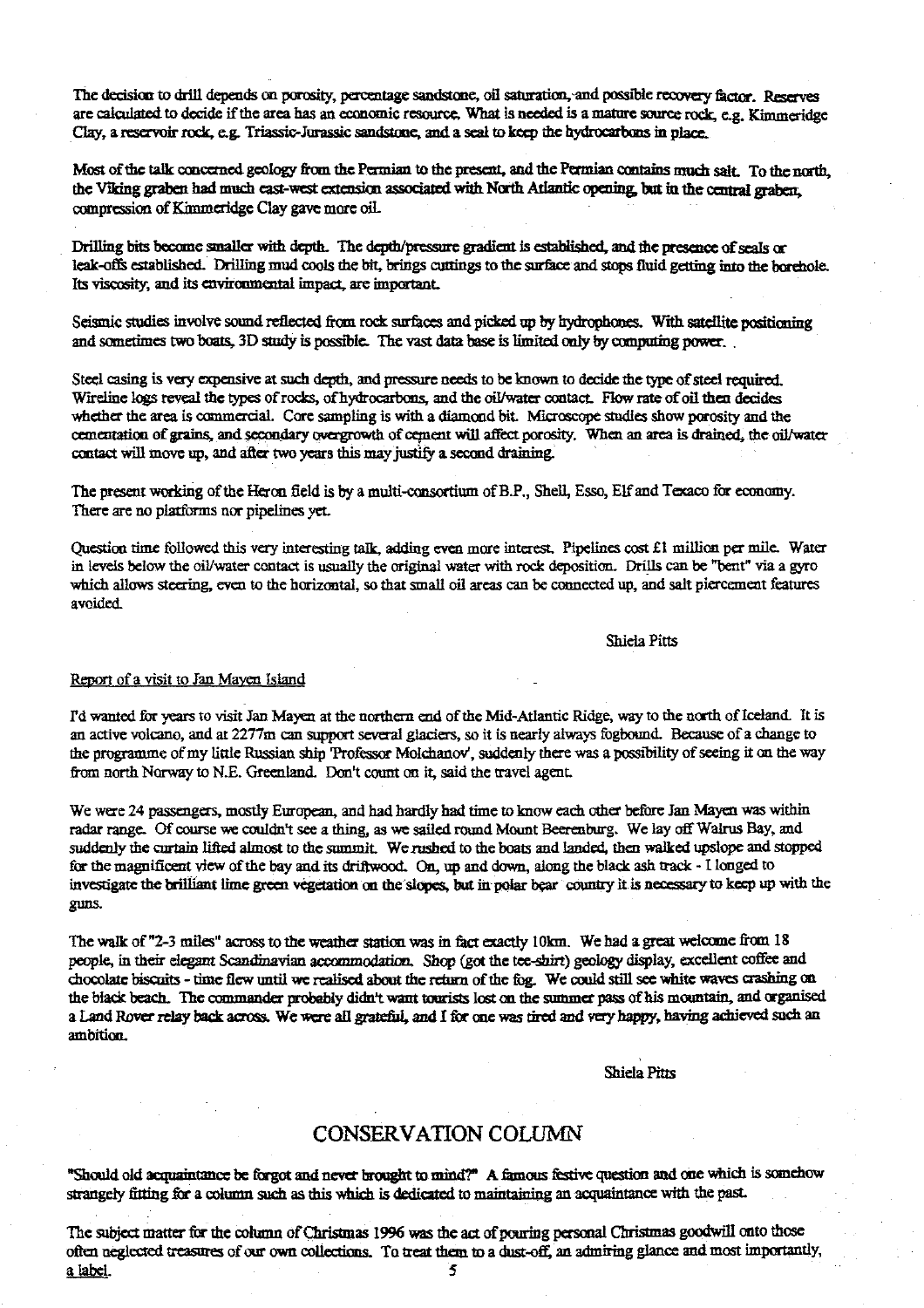After yet another year of enthusiastic collecting I imagine that most of our collections have 'swelled' a little. As such this is a message worth repeating by the ghost of Christmas present (and fitture) and would be a worthy New Year's resolution too!

Collectiveness and Collections past, present and future

I wonder, have you ever considered what we could do together for a collection or collections? What could we do with *the mire of eadausiasm and skills that exist in* a society like the BCGS?

Over the last twelve months we have collected trilobites for Dudley Museum, advised on sites and conservation issues and supported the fin and frolics of the 1997 Bock and Fossil Fair. Members have donated specimens and collections to the Museum to ensure that part of this special geological heritage is not lost, and also to prevent it from falling into uncaring ownership when they are no longer able to care for these treasures themselves. (Perhaps more of us should think about the long terra welfare of our collections like this!)

The BCGS has given sets of geological hand specimens to *the Museum* and through *the* efforts of another BOGS member and friend of the Society, Spenser Mather, these are becoming schools Ions collections. They contain a number of mineral, rock and fossils and will provide a much needed resource for Iocal schools.

Two other members, Morris Hunt and Ann Nicholds have volunteered their time to the Museum to help out generally and in the east of Ann, to offer special needs (particularly Braille) skills to the **Museum.** There is still so **much more.** that can be done, so if you think you can help in any way Colin would appreciate a call an 01384 815574.

The above examples are ones that I know of and are part of the generosity that BCGS members display consistently. These things make a real contribution to both community and science and we can rightly feel proud of the members involved and the goodwill that is so freely given.

As a final thought on collections, I wonder if it would be possible to have a "BCGS Collection" which we could deposit with an institution such as Dudley Museum. Such a collection could stand as a testimony to the individuals of the Society and the *BCGS in the* collective sense. I have discussed a few *ideas with Colin* already but this would be a gift from all of us to the future and we should all have a say in it, and what it *might be. We really* need to hear from you about this idea so please drop us a line.

It seems that the spirit of Christmas yet-to-come has offered us many conservation possibilities that could come to pass, but it's up to us to make them happen .......... until next time.